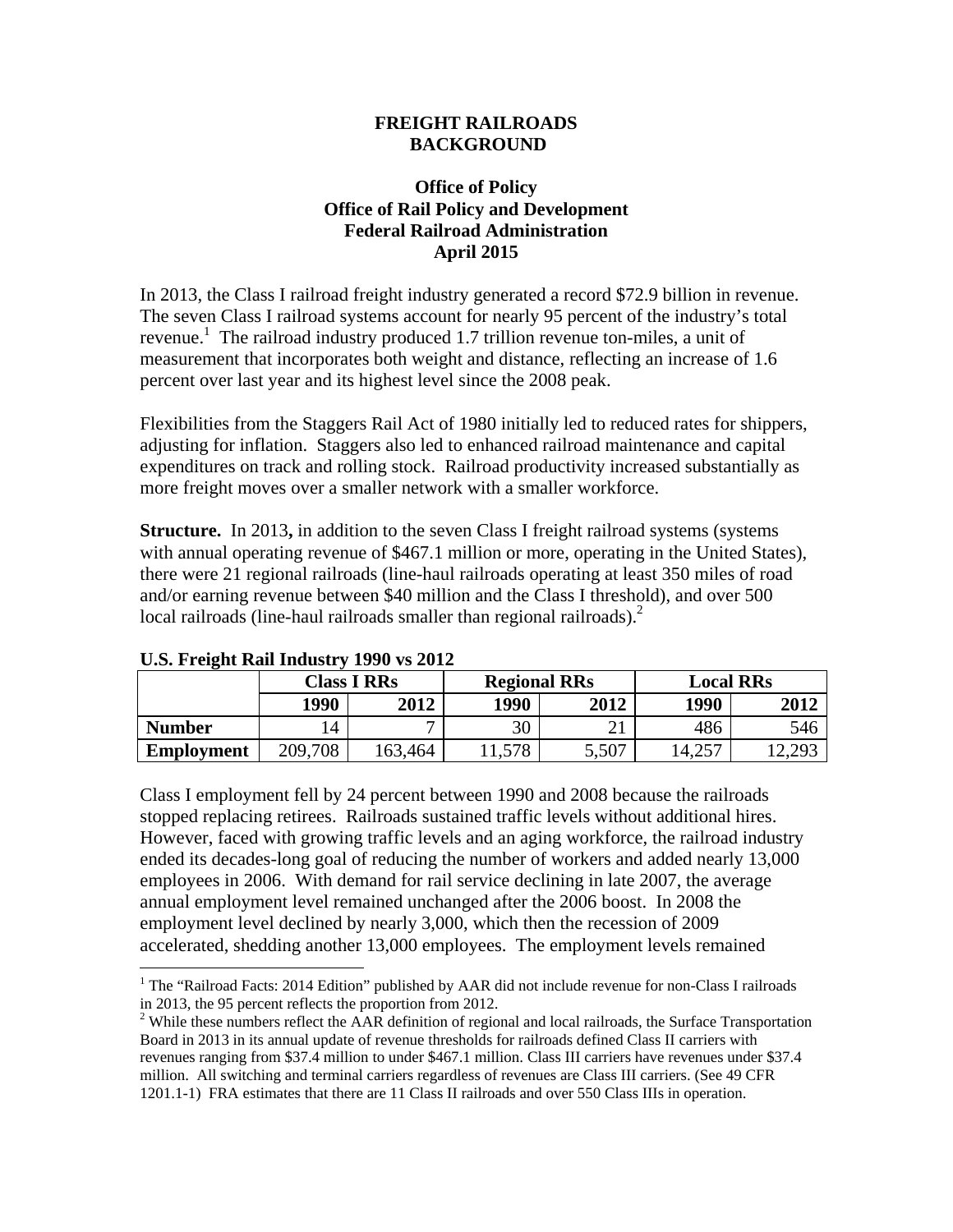substantially unchanged in 2010 but rose by nearly 7,000 by 2012. In 2013, employment dropped slightly (0.4 percent) from 2012 levels.

Not only is the workforce aging, but changes in the Railroad Retirement Act reduced the age and time-in-service requirements for retirement. Nearly one-quarter of the work force will be eligible to retire in 2015. The railroad industry faces challenges with recruiting and retaining the vast number of employees to replace these large numbers, while simultaneously meeting the forecasted demand for freight service.

Between 1990 and 2012, regional railroad employment declined 52 percent, due in part as a result of mergers, such as the Canadian National's acquisition of the Wisconsin Central and the Canadian Pacific's acquisition of the Dakota, Minnesota and Eastern. Local railroad employment declined by 14 percent due in part to mergers and the consolidation of other functions, such as purchasing.

**Commodities**. In 2013, the major rail-carried commodities in terms of tons originated included coal (39 percent), other commodities (23 percent), chemical products (10 percent), non-metallic minerals (8 percent) and farm products (predominantly grain and soybeans) (7 percent).

Intermodal traffic grew, and continues to grow, faster than any other rail traffic segment. The number of trailers and containers increased substantially from an average of 3.4 million loadings in the early 1980's, when railroads first introduced double-stack container trains, to a peak of 12.3 million in 2006.In 2008, intermodal units were down by more than 4 percent from 2007 and down another 14 percent during the recession in 2009. In 2010, there were 11.3 million units, wherein intermodal loadings continued to show strong growth over the next 3 years. For the first time since the recession, intermodal traffic in 2013 surpassed the 2006 peak loadings, with 12.8 million loadings, 4 percent higher than the 2006 peak. Preliminary estimates for 2014 show continued growth, at 13.4 million loadings. The California and Illinois traffic corridor transports the highest amounts of intermodal traffic, reflecting the land portion of container shipments of goods moved from Asia to the U.S.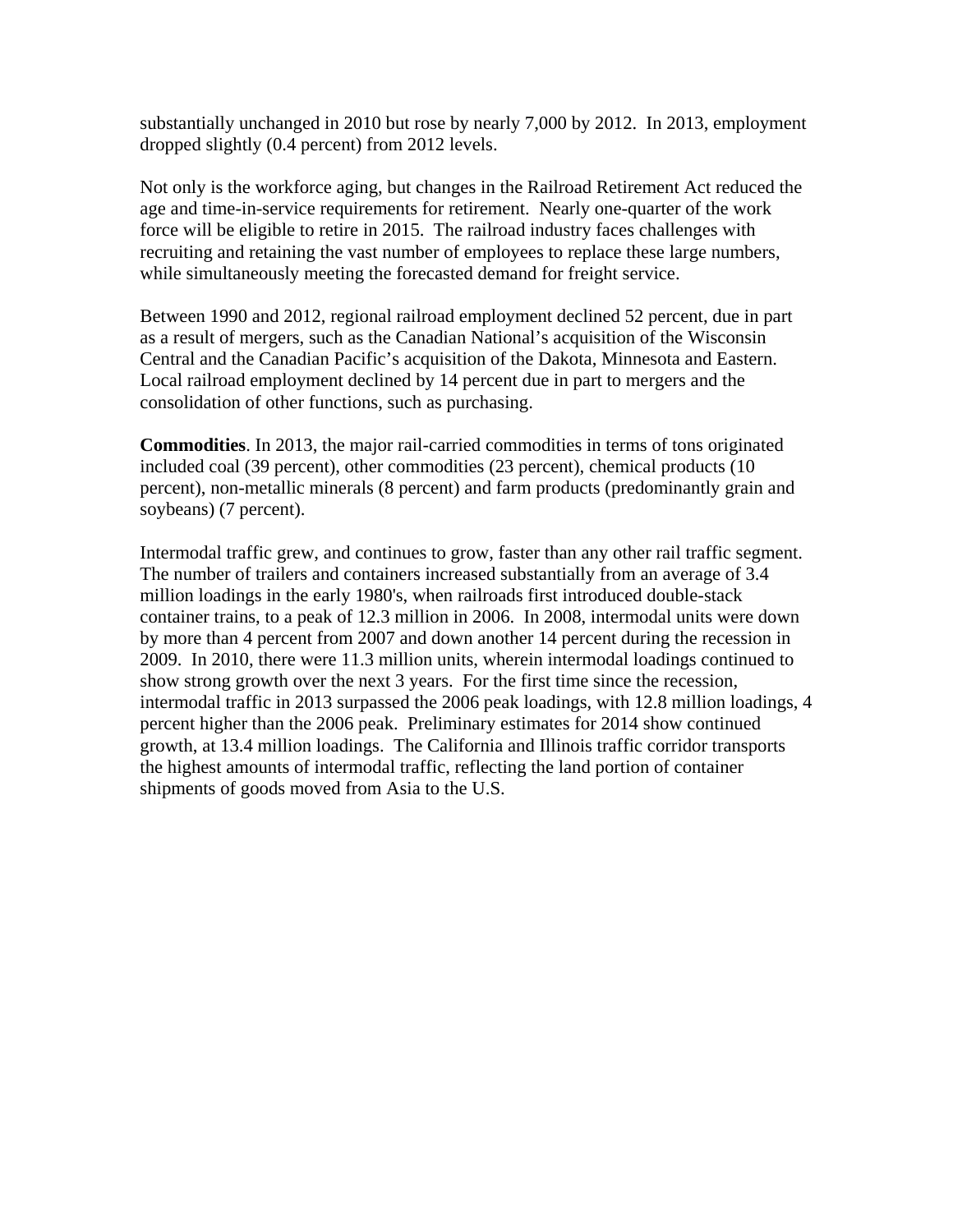

Source: Association of American's Railroad's "Railroad Facts, 2014 Edition"

With the opening of the Powder River Basin (PRB) in Wyoming in the late 1970s, U.S. coal shipments grew dramatically as the railroads delivered low sulfur coal to help electric utilities achieve Clean Air Standards. The U.S. ships the largest amount of rail coal movements from the PRB to generating plants in Illinois, Missouri, and Texas.

**Rates.** Freight rates adjusted for inflation surpassed the 1981 peak in 2011. The period of declining rates after the enactment of the Staggers Act ended in 2002. Through late 2007, due to increased demand and little excess capacity, freight rates began to move higher. Much of the increase in 2008 can be attributed to a run-up in fuel prices. The decline in 2009 was associated with a fall in fuel prices, while the increase in 2010 and 2011 were driven by increasing fuel prices. The graphic shows the trend line for both the real rail rates and the real diesel prices (right axis).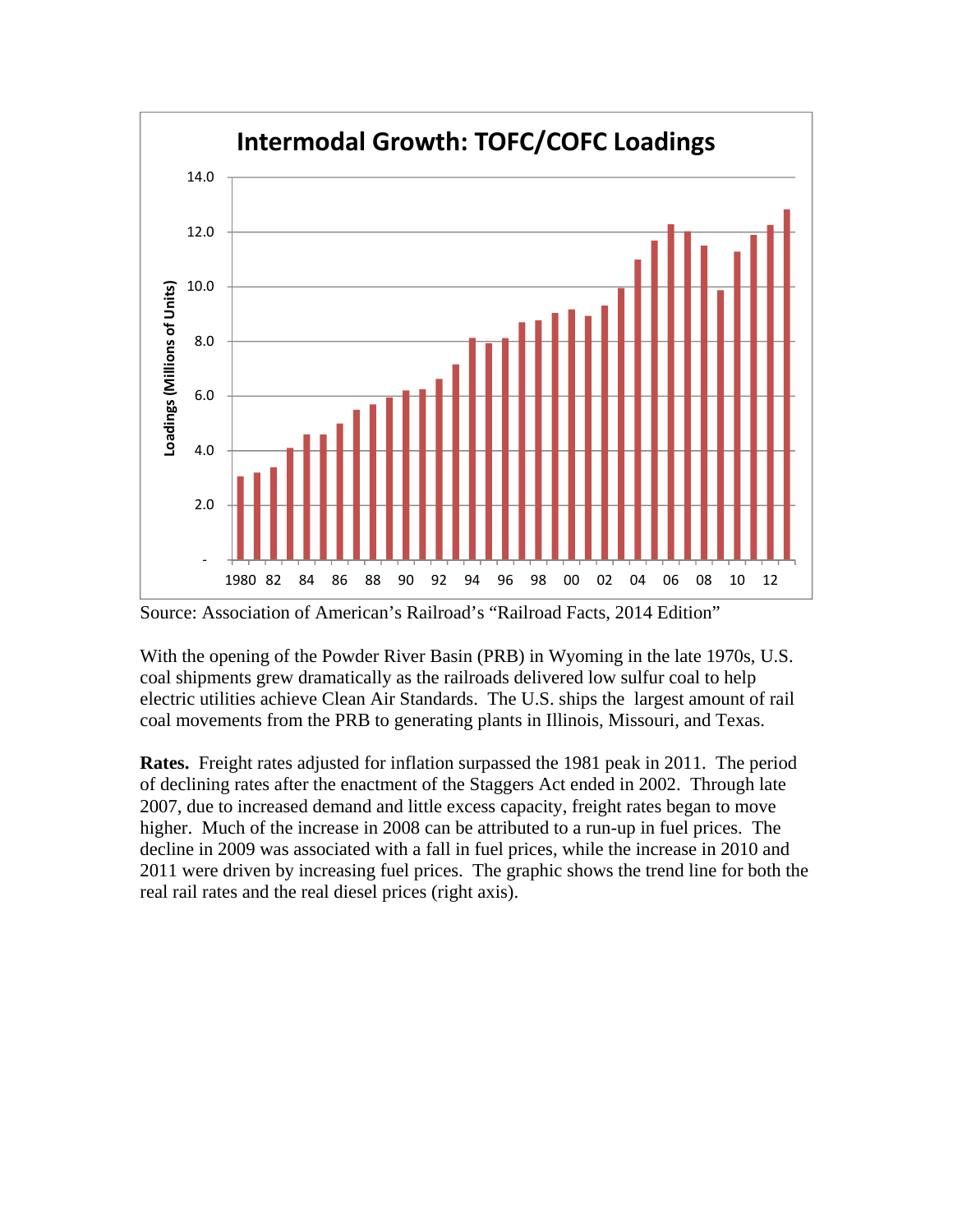

Sources: U.S. Department of Labor, Bureau of Labor Statistics, Producer Price Index of Line-Haul Operating Railroads; U.S. Department of Commerce, Bureau of Economic Analysis, Implicit Price Deflator for Gross Domestic Product; U.S. Energy Enforcement Administration, Annual On-Highway Diesel Prices, Dollars per gallon. .

The Class I freight railroads received a 13.1 percent return on their net investment, over 3 times the rate of return in 1980. The Surface Transportation Board's estimate of the cost of capital for the railroad industry averaged 12 percent from 1980 to 2013, with the 2013 cost of capital at 11.3 percent.

**Productivity.** The railroads' responsibilities include maintaining their track, rights of way, and locomotives. Over the years, through mergers and rationalization of their plant, railroads abandoned or sold numerous low density or redundant lines. Since 1980, the Class I railroads increased their traffic (revenue ton-miles) by 89 percent (93 percent through 2008) while their network (miles of road owned) declined by 42 percent. These actions increased traffic density by concentrating traffic over a smaller network. However, sustained increases in traffic since the turn of the decade reversed the trends of the 80s and 90s whereby railroads now expand capacity in their highest density corridors by double-tracking major routes.

Between 1981 (a few months after the Staggers Rail Act partially deregulated rail rates and services) and 2013, the railroads spent \$593 billion on capital and maintenance of their track and equipment. From 1990 to 2013 capital expenditures more than tripled, starting at \$3.6 billion and climbing to \$13.1 billion, while the price level of railroad purchases of inputs rose by only 130 percent.Over the same time period, capital expenditures on roadway and structures more than tripled, going from \$2.6 billion to \$9.2